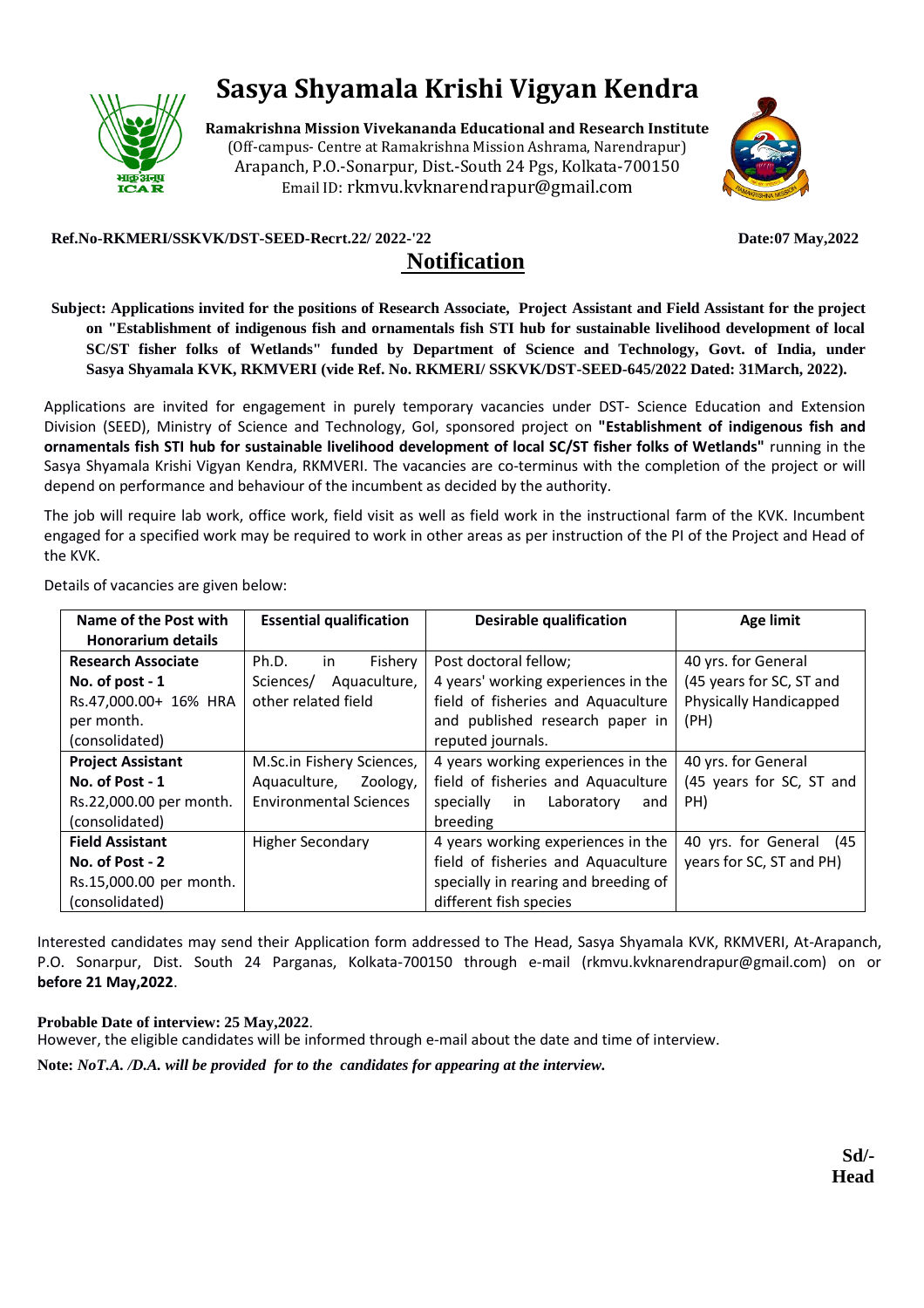#### **APPLICATION FORMAT FOR RESEARCH ASSOCIATE**

To Head Sasya Shyamala Krishi Vigyan Kendra Ramakrishna Mission Vivekananda Educational and Research Institute Arapanch, Sonarpur, Kolkata-700150.

Fix passport size colour photograph.

Sign across the photo

| 2) Name of the Post applied for:             |
|----------------------------------------------|
|                                              |
|                                              |
| 5) Age on 01 January, 2021: Years MonthsDays |
|                                              |
|                                              |
|                                              |
|                                              |
|                                              |
|                                              |
|                                              |

# 7) Educational Qualification: (from Graduation onward)

| <b>Examination Passed</b> | Year of<br>Passing | Name of the Board/<br><b>University</b> | <b>Subjects</b> | $%$ of<br><b>Marks</b> |
|---------------------------|--------------------|-----------------------------------------|-----------------|------------------------|
|                           |                    |                                         |                 |                        |
|                           |                    |                                         |                 |                        |
|                           |                    |                                         |                 |                        |
|                           |                    |                                         |                 |                        |
|                           |                    |                                         |                 |                        |

• Please attach attested copies of relevant mark sheet/ certificate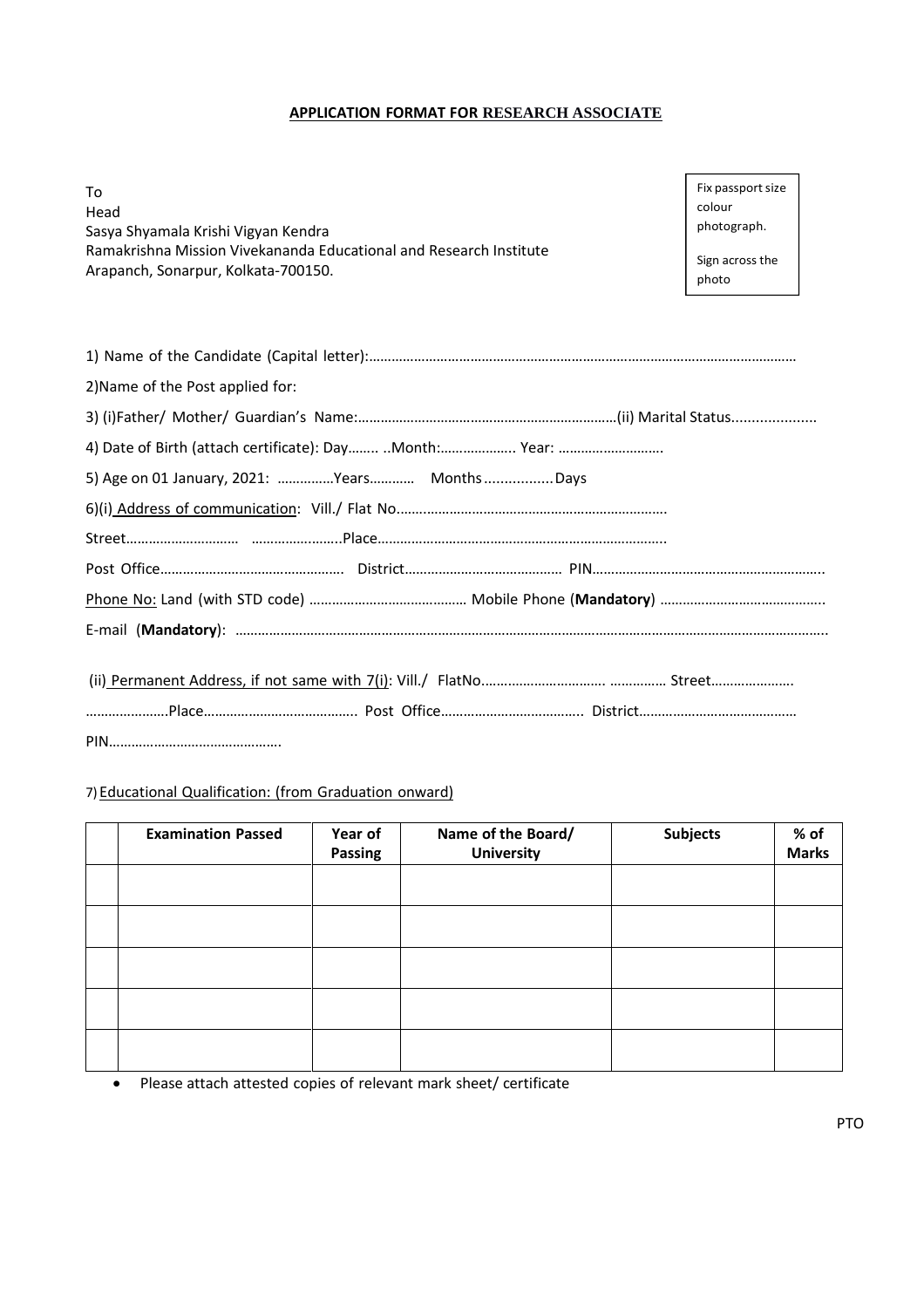#### 8) Experiences:

| Name of the Post<br>and Scale of Pay | Name of the office &<br>employer | Service period<br>(from-to) | Nature of Job | <b>Cause of leaving</b><br>the Job |
|--------------------------------------|----------------------------------|-----------------------------|---------------|------------------------------------|
|                                      |                                  |                             |               |                                    |
|                                      |                                  |                             |               |                                    |
|                                      |                                  |                             |               |                                    |
|                                      |                                  |                             |               |                                    |
|                                      |                                  |                             |               |                                    |
|                                      |                                  |                             |               |                                    |
|                                      |                                  |                             |               |                                    |

• Please attach relevant documents

## 9). Publications

#### • Please attach relevant documents

| <b>Authors</b> | <b>Title</b> | Name of<br>the Journal | Year of<br>Published | <b>Impact</b><br>Factor |
|----------------|--------------|------------------------|----------------------|-------------------------|
|                |              |                        |                      |                         |
|                |              |                        |                      |                         |
|                |              |                        |                      |                         |
|                |              |                        |                      |                         |

10).Any other information supporting application for the post:

• Please attach relevant documents

Declaration: I, do, hereby declare that all the statements made in the application are true, complete and correct to the best of my knowledge and belief. I understand that in the event of any particulars/information given above being found false or incorrect, my candidature for the post is liable to be rejected or cancelled and in the event of discrepancy/ deficiency in the particulars being detected after my appointment, my services shall liable to be terminated forthwith without any notice.

Date:

Place: (Signature of the candidate)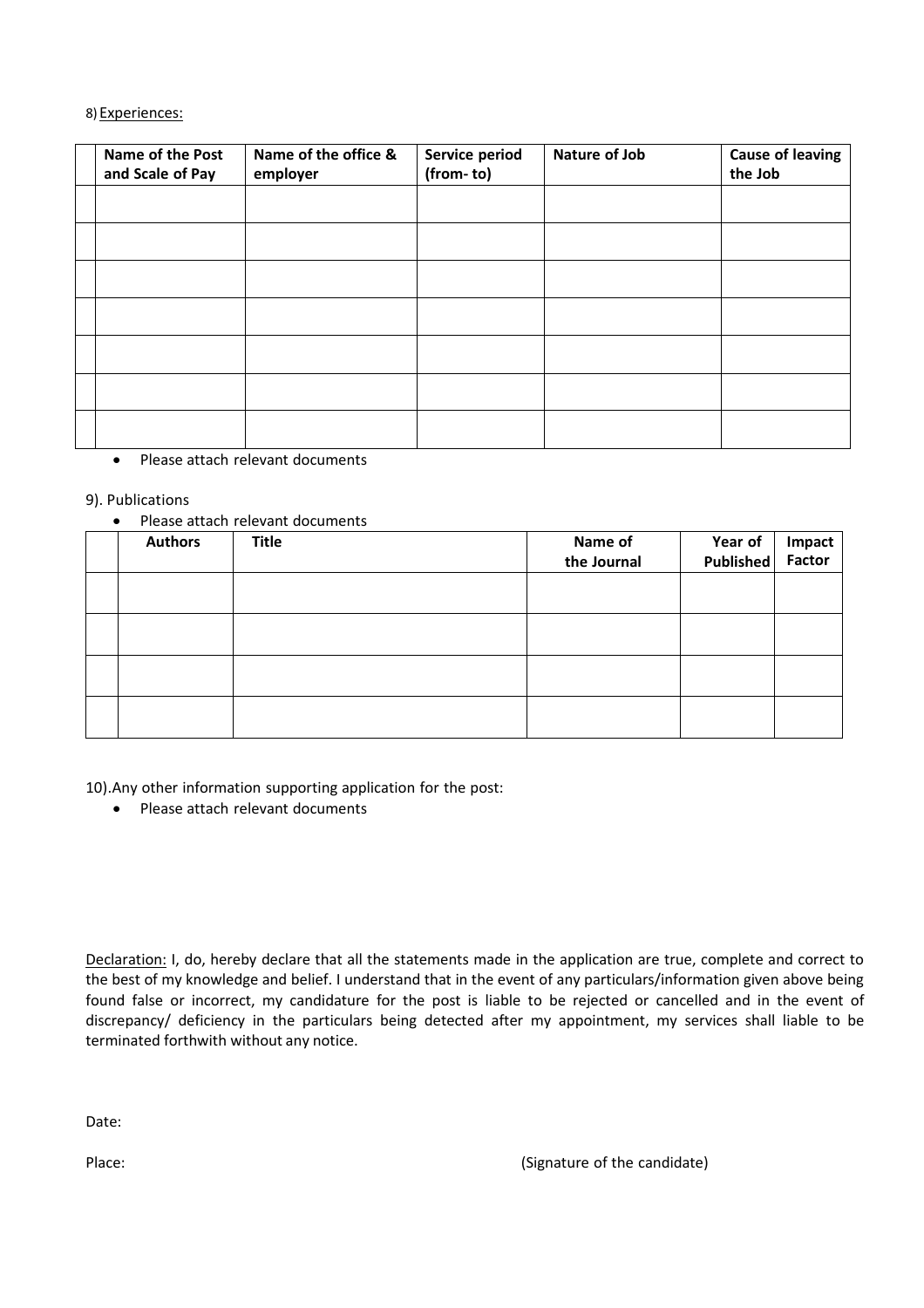# **APPLICATION FORMAT FOR PROJECT ASSISTANT AND FIELD ASSISTANT**

To Head Sasya Shyamala Krishi Vigyan Kendra Ramakrishna Mission Vivekananda Educational and Research Institute Arapanch, Sonarpur, Kolkata-700150.

Fix passport size colour photograph.

Sign across the photo

| 2) Name of the Post applied for:              |
|-----------------------------------------------|
|                                               |
|                                               |
| 5) Age on 01 January, 2021: Years Months Days |
|                                               |
|                                               |
|                                               |
|                                               |
|                                               |
|                                               |
|                                               |

# 7) Educational Qualification: (from Graduation onward)

| <b>Examination Passed</b> | Year of<br>Passing | Name of the Board/<br><b>University</b> | <b>Subjects</b> | % of<br><b>Marks</b> |
|---------------------------|--------------------|-----------------------------------------|-----------------|----------------------|
|                           |                    |                                         |                 |                      |
|                           |                    |                                         |                 |                      |
|                           |                    |                                         |                 |                      |
|                           |                    |                                         |                 |                      |

• Please attach attested copies of relevant mark sheet/ certificate